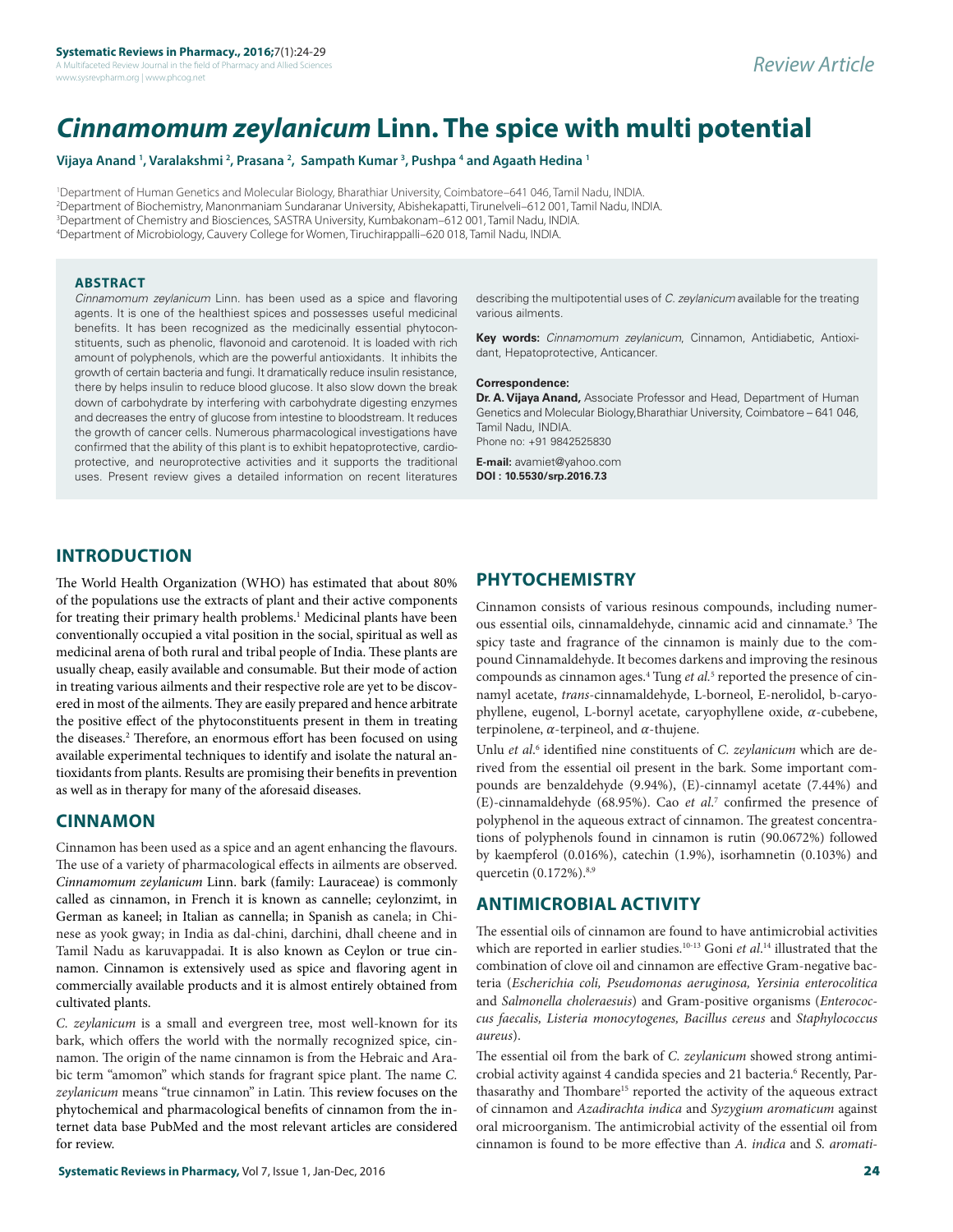#### *cum*.

Varalakshmi *et al*. 16 experimented the antimicrobial activity of the bark extracts of the *C. zeylanicum.* The results showed that the extract is effective against the gram negative and gram positive bacteria.

# **ANTIDIABETIC ACTIVITY**

Khan *et al.*<sup>17</sup> coined the term "insulin- potentiating factor" for a compound which was isolated from cinnamon. Broadhurst *et al.*<sup>18</sup> concluded that the insulin- potentiating effect of cinnamon extract is 20 times higher than other species. Methyl-hydroxy-chalcone, a purified polymer, which stimulates the oxidation of glucose.<sup>19</sup> Anderson et al.<sup>20</sup> isolated and characterized the polyphenol type-A polymers from cinnamon. This substance acts as insulin-like molecules. Kim *et al.*<sup>21</sup> identified naphthalenemethyl ester which is the derivatives of hydroxycinnamic acid which has glucose-lowering effects.

Postprandial hyperglycemia is regulated by α-glucosidase inhibitors by hindering the digestion rate in the small intestine and so impedes the diet related acute glucose excursion. *C. zeylanicum* potentially reduce the glucose absorption of post-prandial intestine by inhibiting pancreatic α-glucosidase and α-amylase. This stimulates the cellular uptake of glucose by the glucose transporter-4 (GLUT4), stimulates glucose metabolism as well as glycogen synthesis, inhibits gluconeogenesis and stimulates insulin secretion and also potentiates receptor activity of insulin by *in vitro* models. Alanine plays an essential role in gluconeogenesis. The aqueous extract of cinnamon significantly reduced the absorption of alanine in the rats,<sup>22</sup> further confirming the anti-diabetic activity of cinnamon.

The extract of *C. zeylanicum* effectively inhibits α-glucosidase which suppresses postprandial hyperglycemia in rats induced by streptozotocin, loaded with sucrose and maltose. This bark extract have reversible and competitive inhibition on α-glucosidase. *C. zeylanicum* extract could be used as a possible nutraceutical compounds for treating postprandial hyperglycemia.23 Cinnamon might be helpful for lowering the fasting blood glucose and serum glycosylated hemoglobin (HbA1C) in type 2 diabetes with HbA1C greater than 7.0 in additions to usual care.<sup>24</sup> Davis and Yokoyama25 found that cinnamon intake significantly lowering the fasting blood glucose.

Hoehn and Stockert<sup>26</sup> observed a greater decrease in blood glucose values in patients under a 12-week trial using the cinnamon when compared to those using the dietary changes alone. Lu *et al.*27 examined around a total of 66 patients affected by with type 2 diabetes and randomly divided them into 3 groups: placebo and low-dose (120 mg/d) and high-dose (360 mg/d) supplementation with cinnamon extract. Patients also received gliclazide for 3 months. The HbA1C and fasting blood glucose levels found to be significantly less in patients taking both doses, whereas they were not changed in the placebo group. This signifies that supplementation of cinnamon is able to control blood glucose level in patients with type 2 diabetes. Akilen *et al.*28 observed that consumption of cinnamon for short term in patients with prediabetes and type 2 diabetes are found to be associated with a notable reduction in systolic blood pressure and diastolic blood pressure.

Peroxisome are the proliferator-activated receptors, which are transcriptional factors concerned in the regulation of insulin resistance and adipogenesis. Sheng *et al.*29 confirmed that the expression of peroxisome proliferator-activated receptors gamma and alpha and their target genes such as GLUT4, LPL, ACO and CD36, are increased in presence of cinnamon in 3T3-L1 adipocyte. Therefore, this may be an alternative to peroxisome proliferator-activated receptors gamma activator in managing diabetes related to obesity and hyperlipidemia.

Absalan *et al.*<sup>30</sup> examined that GLUT4 translocation into the cytoplasmic

membrane from the intracellular compartments of nuclear or endoplasmic eticulum membrane is enhanced by the hydro-alcoholic extract of cinnamon. GLUT4 contents were higher in cytoplasmic membrane and lower in dimethyl sulfoxide (DMSO) treated myotubes. For nuclear or endoplasmic reticulum membrane reverse results were obtained. This shows that the GLUT4 translocation happens from intra-cell into cell surface. Therefore, cinnamon can be chosen to treat type 2 diabetes mellitus as it improves GLUT4 contents in cytoplasmic membrane where the entry of glucose into the cell is facilitated.

Jiao *et al.*31 reported that, the aqueous extract of cinnamon inhibits the amyloid formation of human islet amyloid polypeptide (hIAPP). Proanthocyanidins are the major anti-amyloidogenic compounds obtained from cinnamon extract which could affect the secondary structures of hIAPP and can delay the structural transition of β-sheet-rich structure from unstructured coils. Thus the membrane damaging is attenuated and the cytotoxic effect is made possible by hIAPP aggregation. Hence the obtained results proposed a promising way of using cinnamon against diabetes.

Lee *et al.*<sup>32</sup> illustrated a suitable doses of cinnamon (5 mg/kg, 10 mg/kg and 20 mg/kg) with the chemotype of linalool is found to help with glycemic control in diabetics by enhancing insulin secretion. Procyanidin B2, catechin and epicatechin are isolated from cinnamon, and they are shown to have inhibitory effect on the formation of advanced glycation end products.33,34 In animal model *C. zeylanicum* attenuates the diabetes related weight loss; reduce blood glucose, HbA1c and low-density lipoprotein (LDL) cholesterol as well as increase high-density lipoprotein (HDL) cholesterol and circulating levels of insulin. *C. zeylanicum* also considerably enhanced metabolic derangements found to be associated with insulin resistance. It also exhibited positive effects against diabetic neuropathy and nephropathy, with no apparent toxic effects.<sup>35</sup> This might have a way for new therapeutic approach to treat diabetes and its related complications.

# **CARDIOPROTECTIVE ACTIVITY**

Cinnamaldehyde produces hypotensive effects and expands rat vascular smooth muscle in an endothelium in dependent way.<sup>36,37</sup> Cinnamophilin is derived from *Cinnamomum philippinensis* which have the thromboxane A2 (TXA2) receptor blocking activity in animal models and thromboxane receptor-mediated proliferation of vascular smooth muscle cell.38,39 Cinnamophilin is a potential TXA2 receptor antagonist and thromboxane synthase inhibitor. This is useful in the treating diseases involving TXA2 disorders [38], like platelet aggregation.<sup>40</sup>

Amin et al.<sup>41</sup> investigated the activity of cinnamon and atorvastatin on serum lipid profile, hepatic enzymes activities, antioxidant capacity, oxidative stress, nitric oxide (NO) as well as homocysteine in hypercholesterolemic rats. The levels of serum total cholesterol (TC), triglycerides (TG), LDL cholesterol, aspartate transaminase (AST), alanine transaminase (ALT) and hepatic malondialdehyde (MDA) levels are significantly low meanwhile, serum HDL cholesterol, NO values and antioxidant activities in liver were significantly higher in atorvastatin and cinnamontreated group than untreated. The administering atorvastatin or cinnamon provides protection against the lipemic-oxidative disorder and reduce cholesterol and act as hepatoprotective agent and also improve the function cardiovascular system by modulating the oxidative stress, NO and homocysteine. Song *et al.*42 isolated cinnamic aldehyde and cinnamic acid from *Cinnamon cassia* have the potential effect against myocardial ischemia. This provides evidence for cinnamon which can be used to treat cardiovascular disease.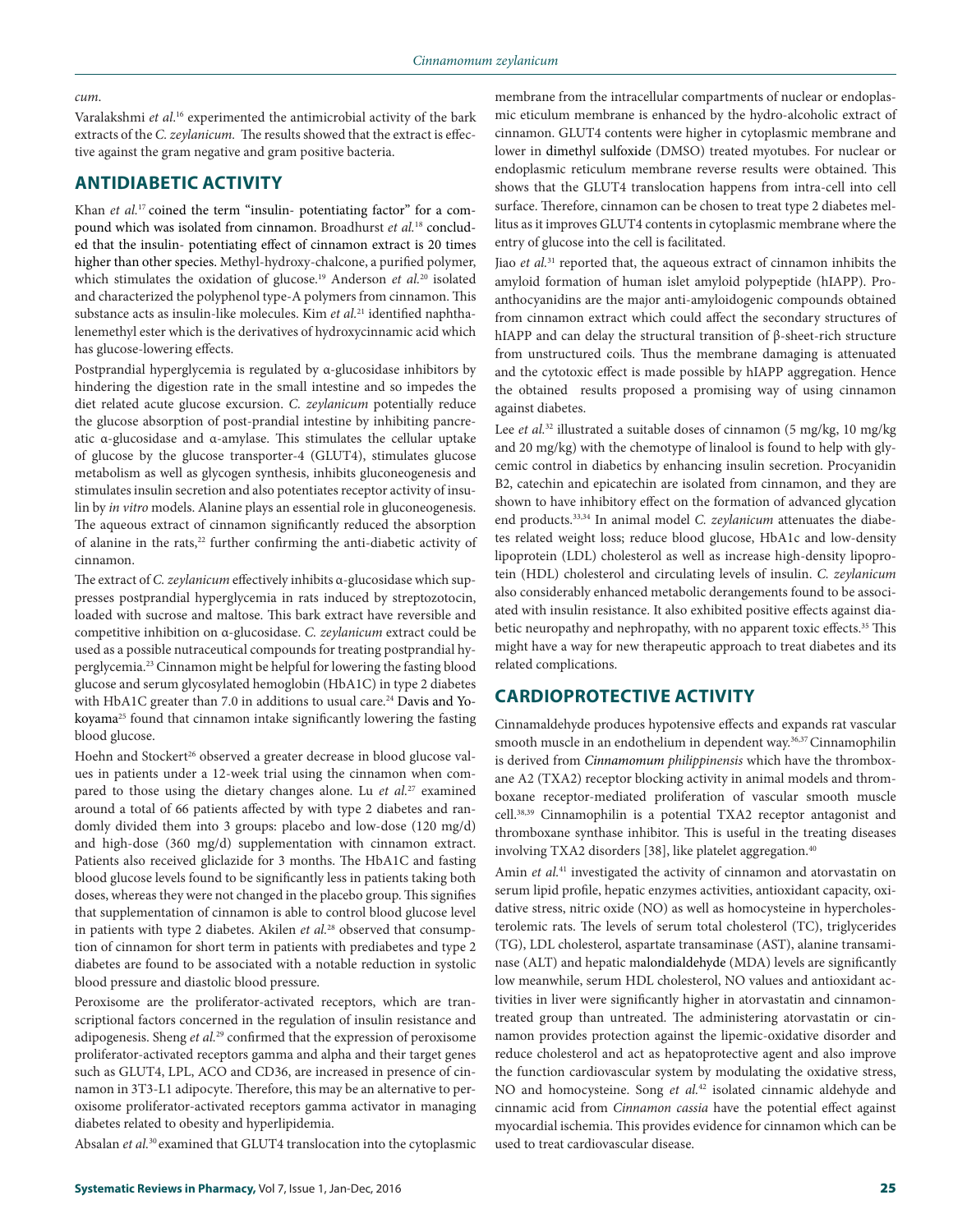## **NEUROPROTECTIVE ACTIVITY**

Lee *et al.*<sup>43</sup> concluded that cinnamophilin (80 mg/kg) provides defense against ischemic damage of brains in rats at different time intervals (2, 4, and 6 h) after insult. It has shown a considerable effect (by 34-43%) on abridged brain infarction and further improves neurobehavioral outcomes.

*C. zeylanicum* aqueous extract reduces the filament formation and tau aggregation, which are the main features of Alzheimer's disease. *C. zeylanicum* extract can lead to complete fragmentation of tau filaments and modify the morphology of paired helical filaments from Alzheimer's disease brain.44 Thus proves the potential benefits of cinnamon in treating the Alzheimer's disease.

Substance inhibits the buildup of amyloid-beta (Abeta) lump in the brain of Alzheimer's disease subject may be the potential therapeutic agents. Cinnamon may have the marginal affinity for Abeta (1-42) and may be effective clinically.<sup>45</sup> Panickar *et al.*<sup>46</sup> derived the compound procyanidin type-A trimer (trimer 1) from water-soluble extract of cinnamon. Trimer 1 is found to decrease the swelling of cell by controlling the movement of intracellular calcium [Ca2+]i.

Cinnamon and sodium benzoate (metabolite) increases the neurotropic factors brain-derived neurotropic factors and neurotrophin-3 in the mouse central nervous system.<sup>47</sup> Frydman-Marom<sup>48</sup> extracted a compound from cinnamon extract which is found to reduce the formation of toxic  $\beta$ -amyloid polypeptide oligomers and also prevents the toxicity of  $\beta$ -amyloid polypeptide oligomers on neuronal pheochromocytoma cells.

## **HEPATOPROTECTIVE ACTIVITY**

Moselhy and Ali<sup>49</sup> investigated the hepatoprotective activity against carbon tetrachloride  $(CC1<sub>4</sub>)$  of ethanolic and aqueous extracts of cinnamon and stimulated lipid peroxidation (LPO) and hepatic injury in animal models. The increased serum levels of AST and ALT enzyme activities induced by  $\mathtt{CC1}_4$  was restored to almost normal by oral administration of either extracts (200 mg/kg) once daily for 7 days, when compared to untreated rats. There was a significant change in the level of liver MDA, while the activities of antioxidant enzymes superoxide dismutase (SOD) and catalase (CAT) were significantly less in  $\mathrm{CC1}_4$  intoxicated rats. The hepatoprotective properties were also recognized by the data obtained by the histopathological analysis. The possible way of this action may be due to the free radical-scavenging effect of polyphenol compounds.

Acute alcohol intake may cause a >20-fold rise in the accumulation of lipids in hepatic cells. Pretreatment with extract of cinnamon considerably decreased the accumulation of hepatic lipids. This protective effect may be related to inhibition of the stimulation of the myeloid differentiation primary response gene (MyD) 88, plasminogen activator inhibitor 1 mRNA expression, inducible NO synthase (iNOS) and found in the liver of alcohol treated animals. *In vitro* with cinnamon extract suppresses the lipopolysaccharide induced MyD88, iNOS, and TNF alpha expression and NO formation almost completely.50

Couturier *et al.*51 found that in cinnamon added to the high-fat/highfructose (HF/HFr) diet fed rat has highly significant increase of liver glycogen. Cinnamon is found to decrease the gene expressions of the HF/HFr diet for the insulin receptor due to supplementation and its substrates 1 and 2, glycogen synthase 1 and glucose transporters 1 and 2 (GLUT1 and 2). In muscle cell, the reduced expressions of these genes and GLUT4 were also restored by cinnamon. The more expression of glycogen synthase 3β messenger RNA levels and also protein levels are observed in the muscle of HF/HFr fed rats was reduced in animals taking cinnamon. These suggest that, cinnamon improves insulin sensitivity and also enhances the liver glycogen through regulating insulin signaling and glycogen synthesis in insulin-resistant rats.

# **ANTIOXIDANT ACTIVITY**

Nair *et al.*<sup>52</sup> found that high flavonoid content (>100 mg/100 gm) is found in drinks (tea and coffee), fruits (apple and guava), seeds (fenugreek seeds and mustard seeds), barks (terminalia bark and cinnamon), and powders (red chili powder, turmeric and cloves). Dhuley<sup>53</sup> found that the cardiac and hepatic enzyme activities which are antioxidants were significantly enhanced and reduced glutathione (GSH) content was noticeably restored in rats provided with fat diet with cinnamon and cardamom. Besides, these spices moderately found to increase in lipid conjugated dienes and hydroperoxides, which are the major products in LPO reaction.

Shobana and Naidu<sup>54</sup> evaluated the antioxidant activities of water and alcoholic extracts of commonly used spices such as onion, garlic, ginger, cloves, mint, pepper and cinnamon. The comparative antioxidant activities decreased as cloves>cinnamon>pepper> ginger>garlic>mint>onion. These results suggest that these spices are imparting flavor to the food as well as they have pivotal health benefits by inhibit the LPO.

Peng *et al.*<sup>32</sup> identified several phenolic compounds, like epicatechin, catechin and phenol polymers, and procyanidin B2 from the aqueous extract of cinnamon sub-fractions. These compounds showed inhibitory effects on formation of advanced glycation end products. The antiglycation activities of these phenolic compounds were not only carried out by their antioxidant activities but also found to be associated to their entrapping capabilities of reactive carbonyl species like methylglyoxal, an intermediary reactive carbonyl of advanced glycation end products formation.

Misharina *et al.*<sup>55</sup> studied the antioxidant potential and constancy throughout the storage of hexane solutions of 14 essential oils. The essential oils of garlic, clove bud, ginger and cinnamon leaves have the maximal efficacy of inhibition of hexenal oxidation (80-93%). Roussel *et al.*56 determined the effects of cinnamon aqueous extract on antioxidant profile in persons with impaired fasting glucose. The levels of plasma MDA is found to decrease in subjects receiving the cinnamon extract treatment. There was also a positive correlation between plasma glucose and MDA. The risk factors associated with diabetes and cardiovascular disease are decreased by treating with the inclusion of water soluble cinnamon in the diet.

Dudonne *et al.*<sup>57</sup> investigated that aqueous extracts of 30 different medicinal plants and their antioxidant properties using 2,2-Diphenyl-1-picryl hydrazyl (DPPH) and 2,2'-azino-bis-3-ethyl benzthiazoline-6-sulphonic acid (ABTS) radical scavenging capacity assay, SOD assay, oxygen radical absorbance capacity (ORAC) assay, and ferric reducing antioxidant potential (FRAP) assay. Using Folin-Ciocalteu method is used to determine the total phenolic content. The aqueous extracts of oak, pine and cinnamon possessed the highest antioxidant capacities and can be the possible wealthy sources of natural antioxidants in most of the methods used. All these extracts presented the highest phenolic content and a significant association between antioxidant capacity and total phenolic content were determined.

Mishra *et al.*<sup>58</sup> examined the ameliorative effect of the cinnamon oil at different concentration (5, 10, 20 mg/kg) at the early stages of diabetic nephropathy due to its antidiabetic and antioxidant effect. The level of fasting blood glucose, thiobarbituric acid reactive substances, urea, CAT, GSH, TC and HDL cholesterol were significantly changed and protect against diabetic nephropathy and the results were compared with glipizide (10 mg/kg). The kidney's histopatholgical studies confirmed the protective efficacy of cinnamon oil by lowering the expansion of glomerular, removing hyaline casts, and also by reducing the dilatations of the tubules. The cinnamon oil contains 98% cinnamaldehyde and that it confers significant protective effect against alloxan-induced renal dam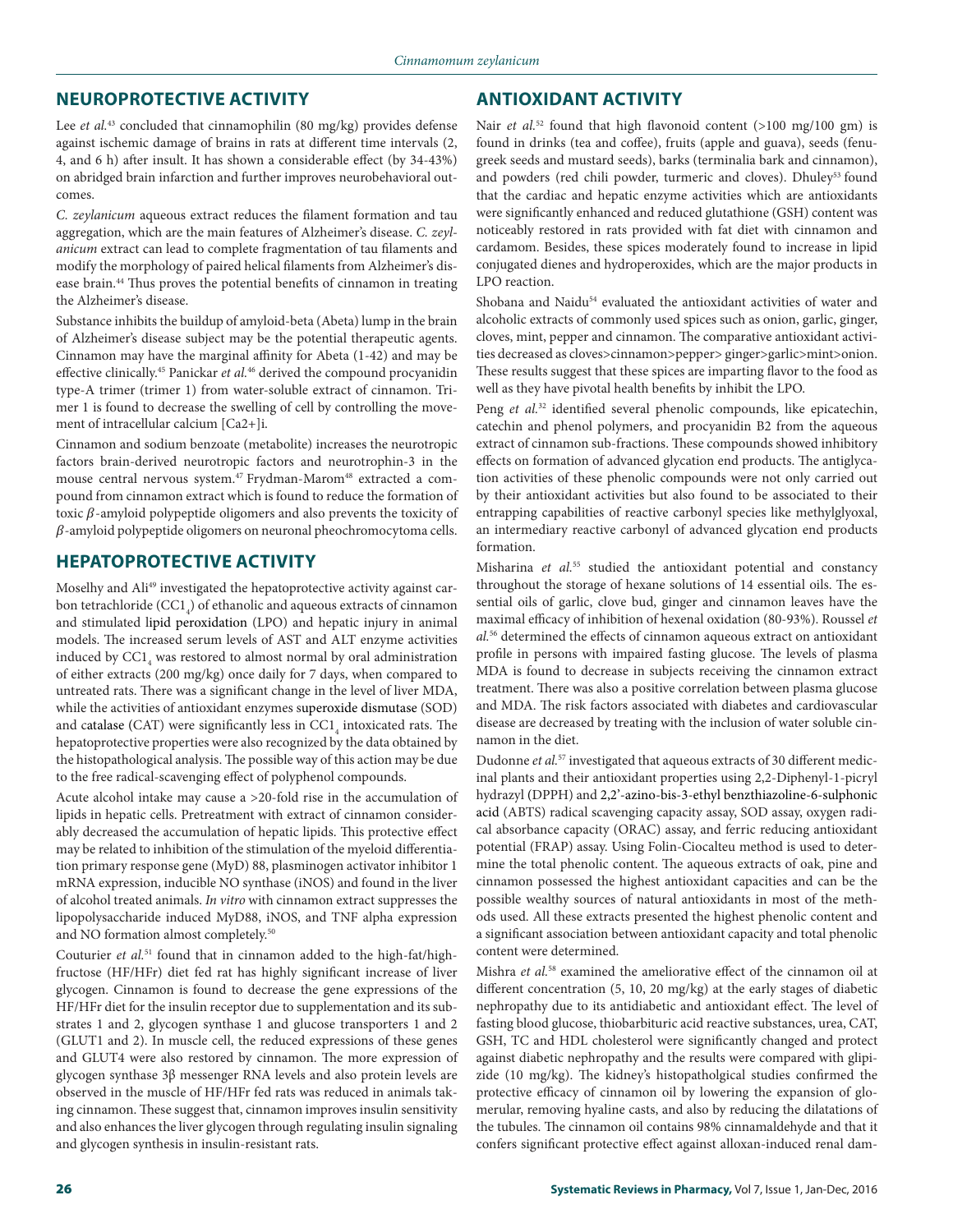age in dose-dependent manner.

Wei and Shibamoto<sup>59</sup> tested twenty-five essential oils for antioxidant activities. The leaf oil from cinnamon showed strong activities 100% and 84% in the aldehyde/carboxylic acid assay and DPPH assay respectively, but only modest activities in the conjugated diene assay and malonaldehyde/gas chromatography assay 24% and 48% respectively. The leaf oil of cinnamon has high levels of cinnamaldeyde and it acts as a most important compound for its antioxidant activity.

Varalakshmi *et al*. 60 performed an *in vitro* study for determining the antioxidant activity of the phenolic compound found on the bark of *C. zeylanicum.* The results of the study showed great effects in scavenging the free radicals present in the test sample thus proving the anti-oxidant activity of the extract.

Yuce et al.<sup>61</sup> investigated the long-term effects of cinnamon bark oil ingestion on testicular antioxidant values, the quality of sperm and apoptotic germ cell in adult rats. A significant decrease in MDA level and marked increases in CAT, GSH level and glutathione peroxidase (GPx) activities were observed in rats treated with cinnamon bark oil compared with the control group. Cinnamon bark oil have a rise in weights of testes and epididymides, the concentration of epididymal sperm, motility of sperm and diameter of seminiferous tubules compared to the control group. However, cinnamon bark oil also decreases the apoptotic germ cell count and abnormal sperm rate, but it is not significant.

# **ANTICANCER ACTIVITY**

Kwon *et al.*62 have synthesized cinnamaldehydes and tested as inhibitors against angiogenesis. Treatment with cinnamaldeyde and ethanolic extract of *C. cassia* upregulate the levels of Nrf2 and established Nrf2 targets which is involved in the antioxidant response by means of gamma-glutamyl-cysteine synthetase and heme oxygenase 1in human colon cancer cells such as, HCT116 and HT29 as well as the non-immortalized primary fetal colon cells. Pretreatment also upregulate the cellular GSH levels and protect HCT116 cells against genotoxicity induced by hydrogen peroxide and oxidative insult induced by arsenic. Taken together, the cinnamaldeyde is a powerful activator of the Nrf2-orchestrated antioxidant activity in human cultured epithelial colon cells and may show an underappreciated chemopreventive dietary factor for targeting colorectal carcinogenesis.<sup>63</sup>

The target for anti-angiogenesis treatment is vascular endothelial growth factor (VEGF). Lu et al.<sup>64</sup> found that aqueous extract from cinnamon was a potent natural inhibitor of activity of mitogen-activated protein kinase, VEGFR2 kinase, and Stat3-mediated signaling pathway in endothelial cells. This can potentially be used in the prevention and treatment of cancer.

The anti-cancer activity of cinnamon bark tested by Varalakshmi *et al*. 16 showed that the process of apoptosis was increased on treating with the methanolic extract in the human hepatoma cancer cells.

# **CONCLUSION**

The pharmacological investigations carried out on *C. zeylanicum* validate the immense potential of this plant in treating numerous diseases. Additional research and clinical trials are needed for the product development to strengthen the use of *C. zeylanicum* for the future generations.

# **CONFLICTS OF INTEREST**

No funding source and there is no conflict of interest.

## **ABBREVIATION USED**

**ABTS:** 2,2'-Azino-bis-3-ethyl benzthiazoline-6-sulphonic acid; **ALT:**  Alanine Transaminase; **AST:** Aspartate Transaminase; **CAT:** Catalase; **CC14:** Carbon Tetrachloride; **DMSO:** Dimethyl Sulfoxide; **DPPH:**  2,2-Diphenyl-1-picryl hydrazyl; **FRAP:** Ferric Reducing Antioxidant Potential; **GLUT:** Glucose Transporter (GLUT1, GLUT2 AND GLUT4); **GPx:** Glutathione Peroxidase; HbA1C: Glycosylated Hemoglobin; **HDL:**  High-Density Lipoprotein; **HF/HFr:** High-Fat/High-Fructose; **hIAPP :** Human Islet Amyloid Polypeptide; **LDL:** Low-Density Lipoprotein; MDA- Malondialdehyde; **NO:** Nitric Oxide; **ORAC:** Oxygen Radical Absorbance Capacity; **SOD:** Superoxide Dismutase; **TC:** Total Cholesterol; **TG:** Triglycerides; **TXA2:** Thromboxane A2; **VEGF:** Vascular Endothelial Growth Factor; **WHO:** World Health Organization.

### **REFERENCES**

- 1. Winston JC. Health-promoting properties of common herbs. American Journal of Clinical Nutrition. 1999;70:491S-9S.
- 2. Park EJ, Pezzutto JM. Botanicals in cancer chemoprevention. Cancer and Metastasis Reviews. 2002;21:231-55.
- 3. Senanayake UM, Lee TH, Wills RBH. Volatile constituents of cinnamon (*Cinnamomum zeylanicum*) oils. Journal of Agricultural and Food Chemistry. 1978;26(4):822-4.
- 4. Singh G, Maurya S, de Lampasona MP, Catalan CAN. A comparison of chemical, antioxidant and antimicrobial studies of cinnamon leaf and bark volatile oils, oleoresins and their constituents. Food and Chemical Toxicology. 2007;45(9):1650-61.
- 5. Tung YT, Yen PL, Lin CY, Chang ST. Antiinflammatory activities of essential oils and their constituents from different provenances of indigenous cinnamon (*Cinnamomum osmophloeum*) leaves. Pharmaceutical Biology. 2010;48(10):1130-6.
- 6. Unlu M, Ergene E, Unlu GV, Zeytinoglu HS, Vural N. Composition, antimicrobial activity and in vitro cytotoxicity of essential oil from *Cinnamomum zeylanicum*  Blume (Lauraceae). Food Chem Toxicol. 2010;48(11):3274-80.
- 7. Cao H, Polansky MM, Anderson RA. Cinnamon extract and polyphenols affect the expression of tristetraprolin, insulin receptor, and glucose transporter 4 in mouse 3T3-L1 adipocytes. Archives of Biochemistry and Biophysics. 2007;459(2):214-22.
- 8. Li HB, Wong CC, Cheng KW, Chen F. Antioxidant properties *in vitro* and total phenolic contents in methanol extracts from medicinal plants. LWT-Food Science and Technology. 2008;41(3):385-90.
- 9. Yang CH, Li RX, Chuang LY. Antioxidant activity of various parts of *Cinnamomum cassia* extracted with different extraction methods. Molecules. 2012;17(6):7294-304.
- 10. Hili P, Evans CS, Veness RG. Antimicrobial action of essential oils: the effect of dimethylsulphoxide on the activity of cinnamon oil. Letters in Applied Microbiology. 1997;24(4):269-75.
- 11. Prabuseenivasan S, Jayakumar M, Ignacimuthu S. *In vitro* antibacterial activity of some plant essential oils. BMC Complementary and Alternative Medicine. 2006;6: 39.
- 12. Matan N, Rimkeeree H, Mawson AJ, Chompreeda P, Haruthaithanasan V, Parker M. Antimicrobial activity of cinnamon and clove oils under modified atmosphere conditions. International Journal of Food Microbiology. 2006;107(2):180-5.
- 13. Gende L, Floris I, Fritz R, Eguaras MJ. Antimicrobial activity of cinnamon (*Cinnamomum zeylanicum*) essential oil and its main components against paenibacillus larvae from argentine. Bulletin of Insectology. 2008;61(1):1-4.
- 14. Goni P, L´opez P, S´anchez C, G´omez-Lus R, Becerril R, Ner´ın C. Antimicrobial activity in the vapour phase of a combination of cinnamon and clove essential oils. Food Chemistry. 2009;116(4):982-9.
- 15. Parthasarathy H, Thombare S. Evaluation of antimicrobial activity of *Azadirachta indica, Syzygium aromaticum* and *Cinnamomum zeyalnicum against* oral microflora. Asian Journal of Experimental Sciences. 2013;27(2):13-16.
- 16. Varalakshmi B, Vijaya AA, Karpagam T, Suguna Bai J, Manikandan R. *In vitro*  antimicrobial and anticancer activity of *Cinnamomum zeylanicum* Linn bark extracts. Int J Pharm Pharm Sci. 2013;6(1):12-18.
- 17. Khan A, Bryden NA, Polansky MM, Anderson RA. Insulin potentiating factor and chromium content of selected foods and spices. Biological Trace Element Research. 1990;24(3):183-8.
- 18. Broadhurst CL, Polansky MM, Anderson RA. Insulin like biological activity of culinary and medicinal plant aqueous extracts *in vitro*. Journal of Agricultural and Food Chemistry. 2000;48(3):849-52.
- 19. Jarvill-Taylor KJ, Anderson RA, Graves DJ. A hydroxychalcone derived from cinnamon functions as a mimetic for insulin in 3T3-L1 adipocytes. Journal of the American College of Nutrition. 2001;20(4):327-36.
- 20. Anderson RA, Broadhurst CL, Polansky MM. Isolation and characterization of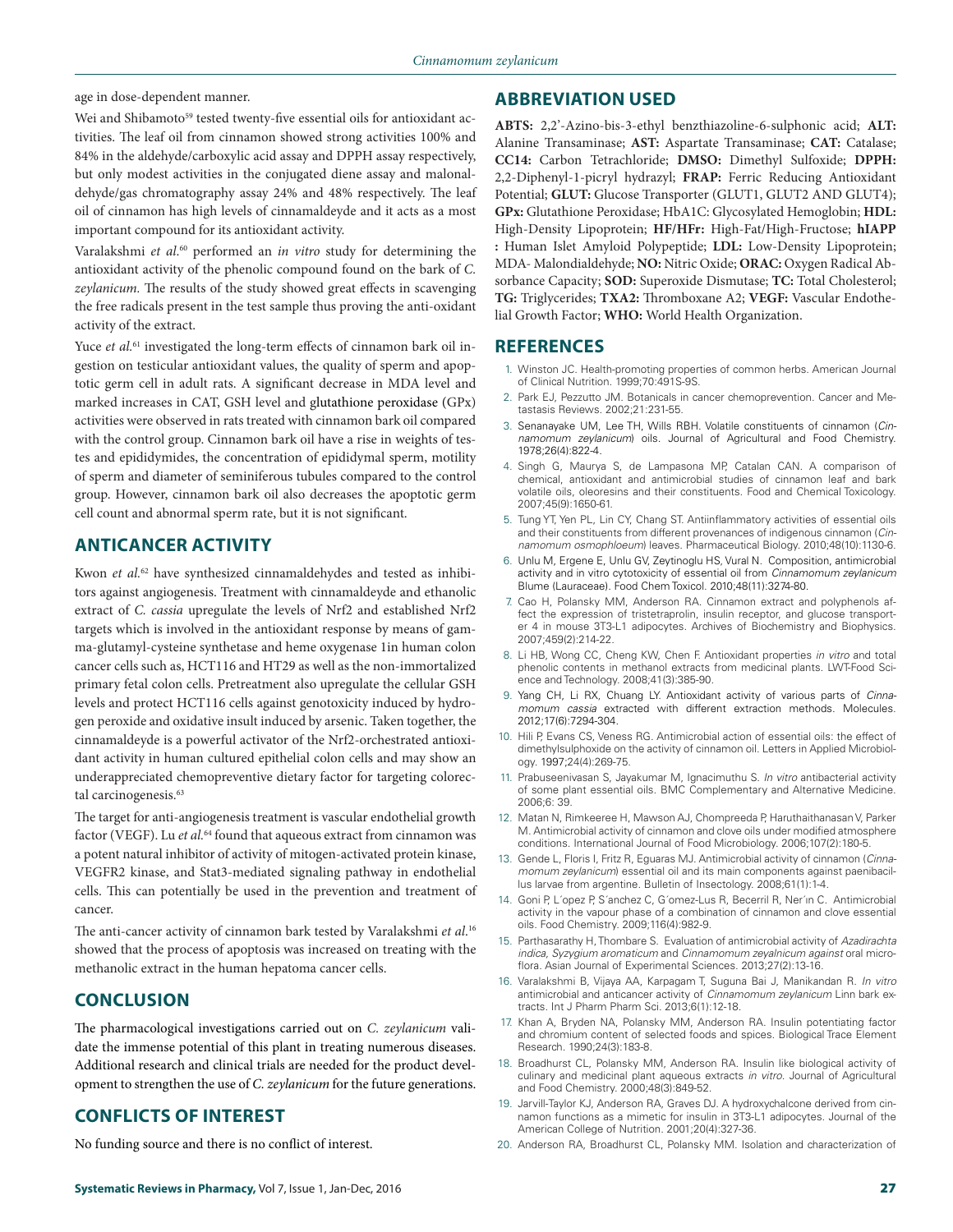polyphenol type-A polymers from cinnamon with insulin-like biological activity. Journal of Agricultural and Food Chemistry. 2004;52(1):65-70.

- 21. Kim SH, Hyun SH, Choung SY. Anti-diabetic effect of cinnamon extract on blood glucose in db/db mice. Journal of Ethnopharmacology. 2006;104(1-2):119-23.
- 22. Kreydiyyeh SI, Usta J, Copti R. Effect of cinnamon, clove and some of their constituents on the Na+ -K+ -ATPase activity and alanine absorption in the rat jejunum. Food and Chemical Toxicology. 2000;38(9):755-62.
- 23. Mohamed SSH, Hansi PD, Thirumurugan K. Cinnamon extract inhibits α-glucosidase activity and dampens postprandial glucose excursion in diabetic rats. Nutr Metab (Lond). 2011;8(1):46.
- 24. Crawford P. Effectiveness of cinnamon for lowering hemoglobin A1C in patients with type 2 diabetes: a randomized, controlled trial. The Journal of the American Board of Family Medicine. 2009;22(5):507-12.
- 25. Davis PA, Yokoyama W. Cinnamon intake lowers fasting blood glucose: metaanalysis. J Med Food. 2011;14(9):884-9.
- 26. Hoehn AN, Stockert AL. The Effects of *Cinnamomum Cassia* on Blood Glucose Values are Greater than those of Dietary Changes Alone. Nutr Metab Insights. 2012;5:77-83.
- 27. Lu T, Sheng H, Wu J, Cheng Y, Zhu J, Chen Y. Cinnamon extract improves fasting blood glucose and glycosylated hemoglobin level in Chinese patients with type 2 diabetes. Nutr Res. 2012;32(6):408-12.
- 28. Akilen R, Pimlott Z, Tsiami A, Robinson N. Effect of short-term administration of cinnamon on blood pressure in patients with prediabetes and type 2 diabetes. Nutrition. 2013;29(10):1192-6.
- 29. Sheng X, Zhang Y, Gong Z, Huang C, Zang YQ. Improved Insulin Resistance and lipid Metabolism by Cinnamon Extract through Activation of Peroxisome Proliferator-Activated Receptors. PPAR Res. 2008;581348.
- 30. Absalan A, Mohiti-Ardakani J, Hadinedoushan H, Khalili MA. Hydro-Alcoholic Cinnamon Extract, Enhances Glucose Transporter Isotype-4 Translocation from Intracellular Compartments into the Cytoplasmic Membrane of C2C12 Myotubes. Indian J Clin Biochem. 2012;27(4):351-6.
- 31. Jiao L, Zhang X, Huang L, Gong H, Cheng B, Sun Y, *et al*. Proanthocyanidins are the major anti-diabetic components of cinnamon water extract. Food Chem Toxicol. 2013;56:398-405.
- 32. Lee SC, Xu WX, Lin LY, Yang JJ, Liu CT. Chemical composition and hypoglycemic and pancreas-protective effect of leaf essential oil fromindigenous cinnamon (*Cinnamomum osmophloeum* Kanehira). Journal of Agricultural and Food Chemistry. 2013;61(20):4905-13.
- 33. Peng X, Cheng KW, Ma J, Chen B, Ho CT, Lo C, *et al*. Cinnamon bark proanthocyanidins as reactive carbonyl scavengers to prevent the formation of advanced glycation endproducts. J Agric Food Chem. 2008;56(6):1907-11.
- 34. Peng X, Ma J, Chao J. Beneficial effects of cinnamon proanthocyanidins on the formation of specific advanced glycation endproducts and methylglyoxalinduced impairment on glucose consumption. Journal of Agricultural and Food Chemistry. 2010;58(11):6692-6.
- 35. Ranasinghe P, Jayawardana R, Galappaththy P, Constantine GR, de Vas Gunawardana N, Katulanda P. Efficacy and safety of 'true' cinnamon (*Cinnamomum zeylanicum*) as a pharmaceutical agent in diabetes: a systematic review and meta-analysis. Diabet Med. 2012;29(12):1480-92.
- 36. Harada M, Yano S. Pharmacological studies on Chinese cinnamon. II. Effects of cinnamaldehyde on the cardiovascular and digestive systems. Chemical and Pharmaceutical Bulletin. 1975;23(5):941-947.
- 37. Xue YL, Shi HX, Murad F, Bian K. Vasodilatory effects of cinnamaldehyde and its mechanism of action in the rat aorta. Vascular health and risk management. 2011;7(1):273-80.
- 38. Yu SM, Ko FN, Wu TS, Lee JY, Teng CM. Cinnamophilin, a novel thromboxane A2 receptor antagonist, isolated from *Cinnamomum philippinense.* European Journal of Pharmacology. 1994;256(1):85-91.
- 39. Ko FN, Yu SM, Kang YF, Teng CM. Characterization of the thromboxane (TP-) receptor subtype involved in proliferation in cultured vascular smooth muscle cells of rat. British Journal of Pharmacology. 1995;116(2):1801-8.
- 40. Jurasz P, Alonso-Escolano D, Radomski MW. Platelet cancer interactions: mech-

anisms and pharmacology of tumour cell-induced platelet aggregation. British Journal of Pharmacology. 2004;143(7):819-26.

- 41. Amin KA, Abd E, Twab TM. Oxidative markers, nitric oxide and homocysteine alteration in hypercholesterolimic rats: role of atorvastatin and cinnamon. Int J Clin Exp Med. 2009;2(3):254-65.
- 42. Song F, Li H, Sun J, Wang S. Protective effects of cinnamic acid and cinnamic aldehyde on isoproterenol-induced acute myocardial ischemia in rats. Journal of Ethnopharmacology. 2013;150(1):125-30.
- 43. Lee EJ, Chen HY, Hung YC. Therapeutic window for cinnamophilin following oxygen-glucose deprivation and transient focal cerebral ischemia. Experimental Neurology. 2009;217(1):74-83.
- 44. Peterson DW, George RC, Scaramozzino F. Cinnamon extract inhibits tau aggregation associated with alzheimer's disease *in vitro.* Journal of Alzheimer's Disease. 2009;17(3):585-97.
- 45. Guo JP, Yu S, McGeer PL. Simple *in vitro* assays to identify amyloid-beta aggregation blockers for Alzheimer's disease therapy. J Alzheimers Dis. 2010;19(4):1359-70.
- 46. Panickar KS, Polansky MM, Graves DJ, Urban JF, Anderson RA. A procyanidin type A trimer from cinnamon extract attenuates glial cell swelling and the reduction in glutamate uptake following ischemia-like injury *in vitro*. Neuroscience. 2012;202:87-98.
- 47. Jana A, Modi KK, Roy A, Anderson JA, van Breemen RB, Pahan K. Up-regulation of neurotrophic factors by cinnamon and its metabolite sodium benzoate: therapeutic implications for neurodegenerative disorders. Journal of Neuroimmune Pharmacology. 2013;8(3):739-55.
- 48. Frydman-Marom A, Levin A, Farfara D. Orally administrated cinnamon extract reduces  $\beta$ -amyloid oligomerization and corrects cognitive impairment in Alzheimer's disease animal models. PLoS ONE. 2011;6(1):e16564.
- 49. Moselhy SS, Ali HK. Hepatoprotective effect of cinnamon extracts against carbon tetrachloride induced oxidative stress and liver injury in rats. Biol Res. 2009;42(1):93-8.
- 50. Kanuri G, Weber S, Volynets V, Spruss A, Bischoff SC, Bergheim I. Cinnamon extract protects against acute alcohol-induced liver steatosis in mice. J Nutr. 2009;139(3):482-7.
- 51. Couturier K, Qin B, Batandier C, Awada M, Hininger-Favier I, Canini F, *et al*. Cinnamon increases liver glycogen in an animal model of insulin resistance. Metabolism. 2011;60(11):1590-7.
- 52. Nair S, Nagar R, Gupta R. Antioxidant phenolics and flavonoids in common Indian foods. J Assoc Physicians India. 1998;46(8):708-10.
- 53. Dhuley JN. Anti-oxidant effects of cinnamon (*Cinnamomum verum*) bark and greater cardamom (*Amomum subulatum*) seeds in rats fed high fat diet. Indian J Exp Biol. 1999;37(3):238-42.
- 54. Shobana S, Naidu KA. Antioxidant activity of selected Indian spices. Prostaglandins Leukot Essent Fatty Acids. 2000;62(2):107-10.
- 55. Misharina TA, Terenina MB, Krikunova NI. Antioxidant properties of essential oils. Prikl Biokhim Mikrobiol. 2009;45(6):710-6.
- 56. Roussel AM, Hininger I, Benaraba R, Ziegenfuss TN, Anderson RA. Antioxidant effects of a cinnamon extract in people with impaired fasting glucose that are overweight or obese. J Am Coll Nutr. 2009;28(1):16-21.
- 57. Dudonne S, Vitrac X, Coutière P, Woillez M, Mérillon JM. Comparative study of antioxidant properties and total phenolic content of 30 plant extracts of industrial interest using DPPH, ABTS, FRAP, SOD, and ORAC assays. J Agric Food Chem. 2009;57(5):1768-74.
- 58. Mishra A, Bhatti R, Singh A, Ishar MPS. Ameliorative effect of the cinnamon oil from *Cinnamomum zeylanicum* upon early stage diabetic nephropathy. Planta Med. 2009;76(5):412-417.
- 59. Wei A, Shibamoto T. Antioxidant/lipoxygenase inhibitory activities and chemical compositions of selected essential oils. J Agric Food Chem. 2010;58(12):7218-25.
- 60. Varalakshmi B, Vijaya AA, Vijayakumar K, Prasanna R. *In vitro* antioxidant activity of *Cinnamomum zeylanicum* bark. International Journal of Institutional Pharmacy and Life Sciences. 2012;2(3):154-66.